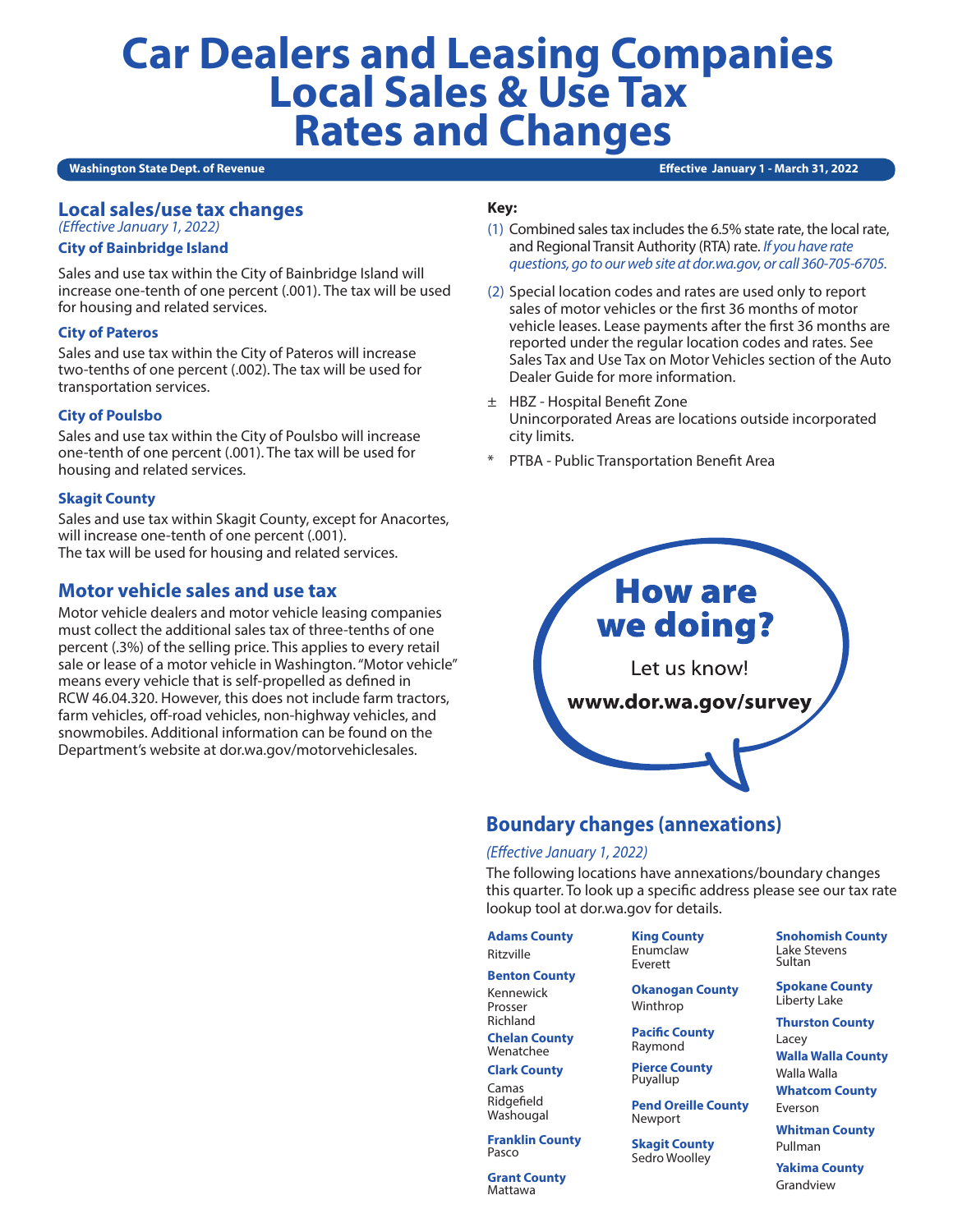

## **Car dealers and leasing companies local sales and use tax rates**

**Tax changes are blue and bolded**

Effective January 1 - March 31, 2022

(We update tax rates every quarter. Please visit dor.wa.gov for current rates.)

Note: For footnote information, please see the bottom of page 6.

| <b>Location</b>    |           |      |                   |      | <b>Sales/Use Tax</b>                                |              |      | <b>Location</b>         |           |      |                   |      | <b>Sales/Use Tax</b> |                                    |      |  |  |
|--------------------|-----------|------|-------------------|------|-----------------------------------------------------|--------------|------|-------------------------|-----------|------|-------------------|------|----------------------|------------------------------------|------|--|--|
| <b>County/City</b> | Loc. Code |      | <b>Local Rate</b> |      | <b>Combined Sales</b><br>State<br>Tax $(1)$<br>Rate |              |      | <b>County/City</b>      | Loc. Code |      | <b>Local Rate</b> |      | <b>State</b><br>Rate | <b>Combined Sales</b><br>Tax $(1)$ |      |  |  |
| <b>ADAMS</b>       |           | (2)  |                   | (2)  |                                                     |              | (2)  | <b>COLUMBIA (cont.)</b> |           |      |                   |      |                      |                                    |      |  |  |
|                    | 0100      | 0150 | .015              | .012 | .065                                                | .080         | .077 |                         | 0702      |      |                   | .017 | .065                 |                                    | .082 |  |  |
|                    | 0101      | 0151 | .015              | .012 | .065                                                | .080         | .077 | <b>COWLITZ</b>          |           | (2)  |                   | (2)  |                      |                                    | (2)  |  |  |
|                    | 0102      | 0152 | .015              | .012 | .065                                                | .080         | .077 |                         | 0800      |      | .013              |      | .065                 | .078                               |      |  |  |
|                    | 0103      | 0153 | .017              | .014 | .065                                                | .082         | .079 |                         | 0801      |      | .015              |      | .065                 | .080                               |      |  |  |
|                    | 0104      | 0154 | .015              | .012 | .065                                                | .080         | .077 |                         | 0802      | 0862 | .014              | .013 | .065                 | .079                               | .078 |  |  |
|                    | 0105      | 0155 | .015              | .012 | .065                                                | .080         | .077 |                         | 0803      |      | .016              |      | .065                 | .081                               |      |  |  |
| <b>ASOTIN</b>      |           | (2)  |                   | (2)  |                                                     |              | (2)  |                         | 0804      |      | .016              |      | .065                 | .081                               |      |  |  |
| Unincorp. Areas    | 0200      | 0250 | .015              | .012 | .065                                                | .080         | .077 |                         | 0805      | 0865 | .014              | .013 | .065                 | .079                               | .078 |  |  |
|                    | 0201      | 0251 | .015              | .012 | .065                                                | .080         | .077 | <b>DOUGLAS</b>          |           |      |                   |      |                      |                                    |      |  |  |
|                    | 0202      | 0252 | .017              | .014 | .065                                                | .082         | .079 |                         | 0900      |      |                   | .013 | .065                 |                                    | .078 |  |  |
| <b>BENTON</b>      |           | (2)  |                   | (2)  |                                                     |              | (2)  | Unincorp. PTBA*         | 0909      |      |                   | .018 | .065                 |                                    | .083 |  |  |
|                    | 0300      | 0350 | .015              | .012 | .065                                                | .080         | .077 |                         | 0901      |      |                   | .012 | .065                 |                                    | .077 |  |  |
|                    | 0333      | 0383 | .021              | .018 | .065                                                | .086         | .083 | East Wenatchee          | 0902      |      |                   | .019 | .065                 |                                    | .084 |  |  |
|                    | 0301      | 0351 | .021              | .018 | .065                                                | .086         | .083 |                         | 0903      |      |                   | .012 | .065                 |                                    | .077 |  |  |
|                    | 0302      | 0352 | .021              | .018 | .065                                                | .086         | .083 |                         | 0904      |      |                   | .018 | .065                 |                                    | .083 |  |  |
|                    | 0303      | 0353 | .021              | .018 | .065                                                | .083<br>.086 |      |                         | 0905      | .018 |                   |      | .065                 | .083                               |      |  |  |
|                    | 0304      | 0354 | .021              | .018 | .065                                                | .086         | .083 | <b>FERRY</b>            |           | (2)  |                   | (2)  |                      |                                    | (2)  |  |  |
|                    | 0305      | 0355 | .021              | .018 | .065                                                | .086         | .083 |                         | 1000      | 1050 | .015              | .012 | .065                 | .080                               | .077 |  |  |
| <b>CHELAN</b>      |           | (2)  |                   | (2)  |                                                     |              | (2)  |                         | 1001      | 1051 | .015              | .012 | .065                 | .080                               | .077 |  |  |
|                    | 0400      |      | .018              |      | .065                                                | .083         |      | <b>FRANKLIN</b>         |           | (2)  |                   | (2)  |                      |                                    | (2)  |  |  |
|                    | 0401      |      | .018              |      | .065                                                | .083         |      |                         | 1100      | 1150 | .015              | .012 | .065                 | .080                               | .077 |  |  |
|                    | 0402      |      | .018              |      | .065                                                | .083         |      |                         | 1111      | 1161 | .021              | .018 | .065                 | .086                               | .083 |  |  |
|                    | 0403      |      | .018              |      | .065                                                | .083         |      |                         | 1101      | 1151 | .017              | .014 | .065                 | .082                               | .079 |  |  |
|                    | 0404      | 0454 | .020              | .019 | .065                                                | .085         | .084 |                         | 1102      | 1152 | .015              | .012 | .065                 | .080                               | .077 |  |  |
|                    | 0405      |      | .021              |      | .065                                                | .086         |      |                         | 1103      | 1153 | .015              | .012 | .065                 | .080                               | .077 |  |  |
| <b>CLALLAM</b>     |           | (2)  |                   | (2)  |                                                     |              | (2)  |                         | 1104      | 1154 | .021              | .018 | .065                 | .086                               | .083 |  |  |
| Unincorp. Areas    | 0500      |      | .020              |      | .065                                                | .085         |      | <b>GARFIELD</b>         |           |      |                   |      |                      |                                    |      |  |  |
|                    | 0501      |      | .020              |      | .065                                                | .085         |      |                         | 1200      |      |                   | .014 | .065                 |                                    | .079 |  |  |
|                    | 0502      |      | .023              |      | .065                                                | .088         |      |                         | 1201      |      |                   | .014 | .065                 |                                    | .079 |  |  |
|                    | 0503      | 0563 | .023              | .022 | .065                                                | .088         | .087 | <b>GRANT</b>            |           | (2)  |                   | (2)  |                      |                                    | (2)  |  |  |
| <b>CLARK</b>       |           |      |                   |      |                                                     |              |      |                         | 1300      | 1350 | .017              | .014 | .065                 | .082                               | .079 |  |  |
|                    | 0600      |      |                   | .012 | .065                                                |              | .077 |                         | 1301      | 1351 | .017              | .014 | .065                 | .082                               | .079 |  |  |
|                    | 0666      |      |                   | .019 | .065                                                |              | .084 |                         | 1302      | 1352 | .017              | .014 | .065                 | .082                               | .079 |  |  |
| Battle Ground      | 0601      |      |                   | .019 | .065                                                |              | .084 |                         | 1303      | 1353 | .019              | .016 | .065                 | .084                               | .081 |  |  |
|                    | 0602      |      |                   | .019 | .065                                                |              | .084 |                         | 1304      | 1354 | .019              | .016 | .065                 | .084                               | .081 |  |  |
|                    | 0603      |      |                   | .019 | .065                                                |              | .084 |                         | 1305      | 1355 | .019              | .016 | .065                 | .084                               | .081 |  |  |
|                    | 0604      |      |                   | .019 | .065                                                |              | .084 |                         | 1306      | 1356 | .017              | .014 | .065                 | .082                               | .079 |  |  |
|                    | 0605      |      |                   | .020 | .065                                                |              | .085 |                         | 1307      | 1357 | .017              | .014 | .065                 | .082                               | .079 |  |  |
|                    | 0606      |      |                   | .019 | .065                                                |              | .084 |                         | 1308      | 1358 | .019              | .016 | .065                 | .084                               | .081 |  |  |
|                    | 0607      |      |                   | .019 | .065                                                |              | .084 |                         | 1309      | 1359 | .019              | .016 | .065                 | .084                               | .081 |  |  |
| <b>COLUMBIA</b>    |           |      |                   |      |                                                     |              |      |                         | 1310      | 1360 | .017              | .014 | .065                 | .082                               | .079 |  |  |
| Unincorp. Areas    | 0700      |      |                   | .017 | .065                                                |              | .082 |                         | 1311      | 1361 | .017              | .014 | .065                 | .082                               | .079 |  |  |
|                    | 0701      |      |                   | .019 | .065                                                |              | .084 |                         | 1312      | 1362 | .017              | .014 | .065                 | .082                               | .079 |  |  |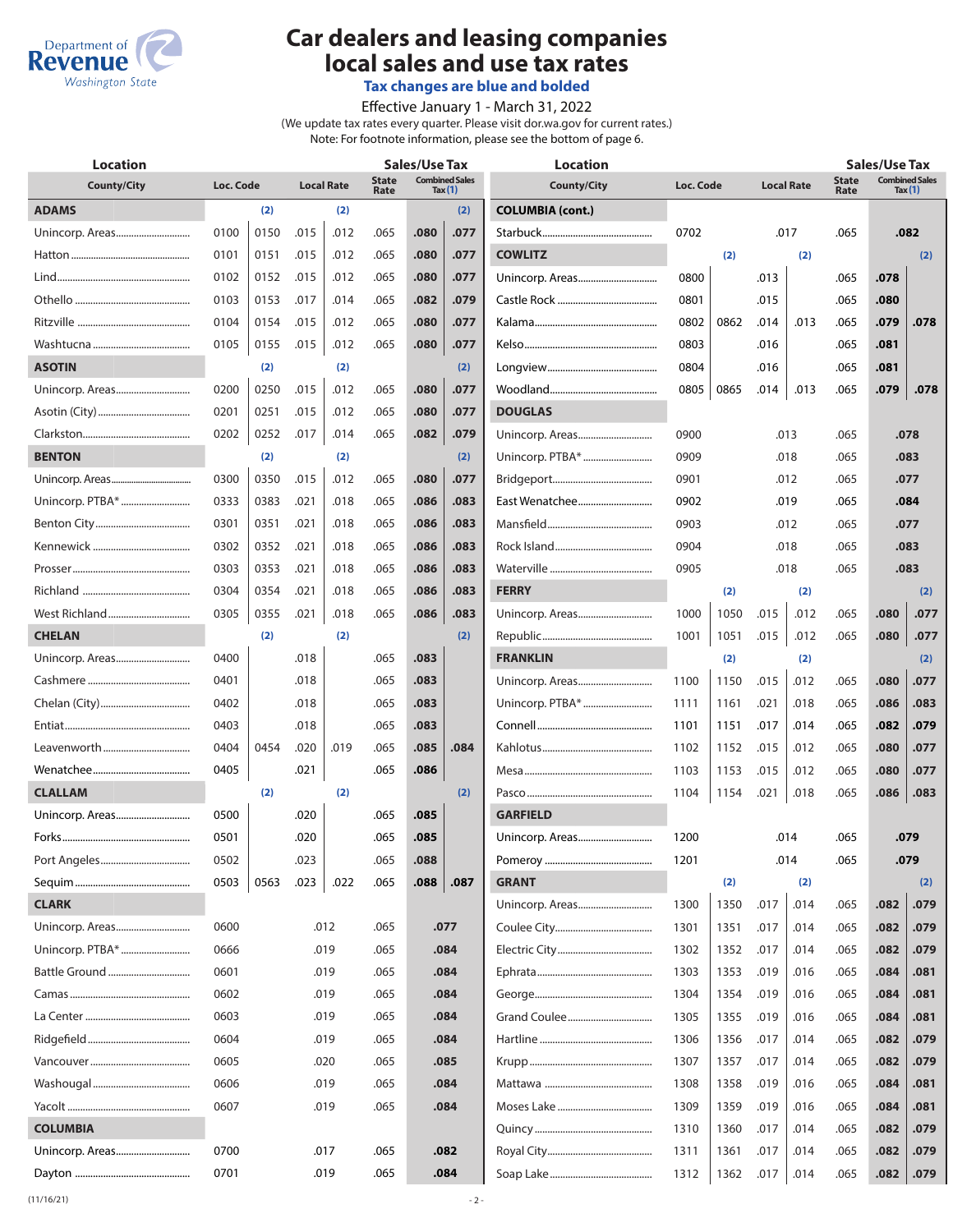| <b>Location</b>                      |           |      |       | Sales/Use Tax     |                                                            |       | <b>Location</b> |                                |           |      | <b>Sales/Use Tax</b> |      |                                                            |       |      |
|--------------------------------------|-----------|------|-------|-------------------|------------------------------------------------------------|-------|-----------------|--------------------------------|-----------|------|----------------------|------|------------------------------------------------------------|-------|------|
| <b>County/City</b>                   | Loc. Code |      |       | <b>Local Rate</b> | <b>Combined Sales</b><br><b>State</b><br>Rate<br>Tax $(1)$ |       |                 | <b>County/City</b>             | Loc. Code |      | <b>Local Rate</b>    |      | <b>Combined Sales</b><br><b>State</b><br>Rate<br>Tax $(1)$ |       |      |
| <b>GRANT</b> (cont.)                 |           |      |       |                   |                                                            |       |                 | KING (cont.)                   |           | (2)  |                      | (2)  |                                                            |       | (2)  |
|                                      | 1313      | 1363 | .017  | .014              | .065                                                       | .082  | .079            | Kent Non-RTA                   | 4015      |      | .022                 |      | .065                                                       | .087  |      |
|                                      | 1315      | 1365 | .017  | .014              | .065                                                       | .082  | .079            |                                | 1716      | 1796 | .037                 | .036 | .065                                                       | .102  | .101 |
| <b>GRAYS HARBOR</b>                  |           | (2)  |       | (2)               |                                                            |       | (2)             | Lake Forest Park               | 1717      |      | .036                 |      | .065                                                       | .101  |      |
| Unincorp. Areas                      | 1400      | 1450 | .024  | .021              | .065                                                       | .089  | .086            |                                | 1720      |      | .022                 |      | .065                                                       | .087  |      |
| Chehalis Tribes - Unincorp.<br>Areas | 1411      | 1461 | .024  | .021              | .065                                                       | .089  | .086            |                                | 1718      |      | .036                 |      | .065                                                       | .101  |      |
|                                      | 1401      | 1451 | .0258 | .0228             | .065                                                       | .0908 | .0878           |                                | 1719      |      | .036                 |      | .065                                                       | .101  |      |
|                                      | 1402      | 1452 | .024  | .021              | .065                                                       | .089  | .086            |                                | 1731      |      | .036                 |      | .065                                                       | .101  |      |
|                                      | 1403      | 1453 | .024  | .021              | .065                                                       | .089  | .086            |                                | 1736      |      | .036                 |      | .065                                                       | .101  |      |
|                                      | 1404      | 1454 | .024  | .021              | .065                                                       | .089  | .086            | Newcastle Non-RTA              | 4036      |      | .022                 |      | .065                                                       | .087  |      |
|                                      | 1405      | 1455 | .024  | .021              | .065                                                       | .089  | .086            | Normandy Park                  | 1721      |      | .036                 |      | .065                                                       | .101  |      |
|                                      | 1406      | 1456 | .024  | .021              | .065                                                       | .089  | .086            |                                | 1722      | 1772 | .025                 | .024 | .065                                                       | .090  | .089 |
|                                      | 1407      | 1457 | .024  | .021              | .065                                                       | .089  | .086            |                                | 1723      |      | .036                 |      | .065                                                       | .101  |      |
| Chehalis Tribes - Oakville           | 1413      | 1463 | .024  | .021              | .065                                                       | .089  | .086            |                                | 1724      |      | .036                 |      | .065                                                       | .101  |      |
|                                      | 1409      | 1459 | .026  | .023              | .065                                                       | .091  | .088            | Redmond Non-RTA                | 4024      |      | .022                 |      | .065                                                       | .087  |      |
|                                      | 1408      | 1458 | .024  | .021              | .065                                                       | .089  | .086            |                                | 1725      |      | .036                 |      | .065                                                       | .101  |      |
| <b>ISLAND</b>                        |           |      |       |                   |                                                            |       |                 | Renton Non-RTA                 | 4025      |      | .022                 |      | .065                                                       | .087  |      |
|                                      | 1500      |      |       | .022              | .065                                                       |       | .087            |                                | 1739      |      | .036                 |      | .065                                                       | .101  |      |
|                                      | 1501      |      |       | .022              | .065                                                       |       | .087            | Sammamish Non-RTA              | 4039      |      | .022                 |      | .065                                                       | .087  |      |
|                                      | 1502      |      | .022  |                   | .065                                                       |       | .087            |                                | 1733      |      | .036                 |      | .065                                                       | .101  |      |
|                                      | 1503      |      |       | .024              | .065                                                       |       | .089            |                                | 1726      |      | .0375                |      | .065                                                       | .1025 |      |
| <b>JEFFERSON</b>                     |           | (2)  |       | (2)               |                                                            |       | (2)             |                                | 1737      |      | .038                 |      | .065                                                       | .103  |      |
|                                      | 1600      | 1650 | .026  | .023              | .065                                                       | .091  | .088            |                                | 1727      |      | .022                 |      | .065                                                       | .087  |      |
| Suquamish Tribe - Unincorp.          | 1603      |      |       |                   |                                                            |       | .088            |                                | 1728      |      | .022                 |      | .065                                                       | .087  |      |
|                                      |           | 1653 | .026  | .023              | .065                                                       | .091  |                 |                                | 1729      |      | .036                 |      | .065                                                       | .101  |      |
| Port Townsend                        | 1601      | 1651 | .026  | .023              | .065                                                       | .091  | .088            |                                | 1735      |      | .036                 |      | .065                                                       | .101  |      |
| (Eff. 1/1/22)<br><b>KING</b>         |           |      |       |                   |                                                            |       |                 | Woodinville Non-RTA            | 4035      |      | .022                 |      | .065                                                       | .087  |      |
| Unincorp. Areas                      | 1700      |      |       | .036              | .065                                                       | .101  |                 |                                | 1730      |      | .036                 |      | .065                                                       | .101  |      |
| Unincorp. Non-RTA                    | 4000      |      |       | .022              | .065                                                       | .087  |                 | (Eff. 1/1/22)<br><b>KITSAP</b> |           |      |                      |      |                                                            |       |      |
|                                      | 1701      |      |       | .036              | .065                                                       | .101  |                 | Unincorp. Areas                | 1800      |      |                      | .025 | .065                                                       |       | .090 |
|                                      | 1702      |      |       | .036              | .065                                                       | .101  |                 | <b>Bainbridge Island </b>      | 1804      |      |                      | .026 | .065                                                       | .091  |      |
| Auburn/King Non-RTA                  | 4002      |      |       | .022              | .065                                                       | .087  |                 |                                | 1801      |      |                      | .025 | .065                                                       |       | .090 |
| Beaux Arts Village                   | 1703      |      |       | .036              | .065                                                       | .101  |                 |                                | 1802      |      |                      | .025 | .065                                                       |       | .090 |
|                                      | 1704      |      |       | .036              | .065                                                       | .101  |                 | Poulsbo                        | 1803      |      |                      | .026 | .065                                                       |       | .091 |
| Bellevue Non-RTA                     | 4004      |      |       | .022              | .065                                                       | .087  |                 | Suguamish Tribe - Unincorp.    | 1805      |      |                      |      |                                                            |       | .090 |
| Black Diamond                        | 1705      |      |       | .022              | .065                                                       | .087  |                 |                                |           |      |                      | .025 | .065                                                       |       |      |
|                                      | 1706      |      |       | .036              | .065                                                       | .101  |                 | <b>KITTITAS</b>                |           | (2)  |                      | (2)  |                                                            |       | (2)  |
|                                      | 1734      |      |       | .036              | .065                                                       | .101  |                 |                                | 1900      | 1950 | .015                 | .012 | .065                                                       | .080  | .077 |
|                                      | 1707      |      |       | .022              | .065                                                       | .087  |                 |                                | 1901      | 1951 | .015                 | .012 | .065                                                       | .080  | .077 |
|                                      | 1708      |      |       | .036              | .065                                                       | .101  |                 |                                | 1902      | 1952 | .018                 | .015 | .065                                                       | .083  | .080 |
|                                      | 1712      |      |       | .022              | .065                                                       | .087  |                 |                                | 1903      | 1953 | .015                 | .012 | .065                                                       | .080  | .077 |
|                                      | 1709      |      |       | .036              | .065                                                       | .101  |                 |                                | 1904      | 1954 | .015                 | .012 | .065                                                       | .080  | .077 |
|                                      | 1710      |      |       | .024              | .065                                                       | .089  |                 | South Cle Elum                 | 1905      | 1955 | .015                 | .012 | .065                                                       | .080  | .077 |
|                                      | 1711      |      |       | .023              | .065                                                       | .088  |                 | <b>KLICKITAT</b>               |           |      |                      |      |                                                            |       |      |
|                                      | 1732      |      |       | .036              | .065                                                       | .101  |                 | Unincorp. Areas                | 2000      |      |                      | .005 | .065                                                       |       | .070 |
| <b>Puyallup Tribe - Federal Way</b>  | 1741      |      |       | .036              | .065                                                       | .101  |                 |                                | 2001      |      |                      | .010 | .065                                                       |       | .075 |
|                                      | 1713      |      |       | .036              | .065                                                       | .101  |                 |                                | 2002      |      |                      | .010 | .065                                                       |       | .075 |
|                                      | 1714      |      |       | .036              | .065                                                       | .101  |                 |                                | 2003      |      |                      | .010 | .065                                                       |       | .075 |
| Issaquah Non-RTA                     | 4014      |      |       | .022              | .065                                                       | .087  |                 | <b>LEWIS</b>                   |           |      |                      |      |                                                            |       |      |
|                                      | 1738      |      |       | .036              | .065                                                       | .101  |                 | Unincorp. Areas                | 2100      |      |                      | .013 | .065                                                       |       | .078 |
| (11/16/21)                           | 1715      |      |       | .036              | .065                                                       | .101  | $-3-$           |                                |           |      |                      |      |                                                            |       |      |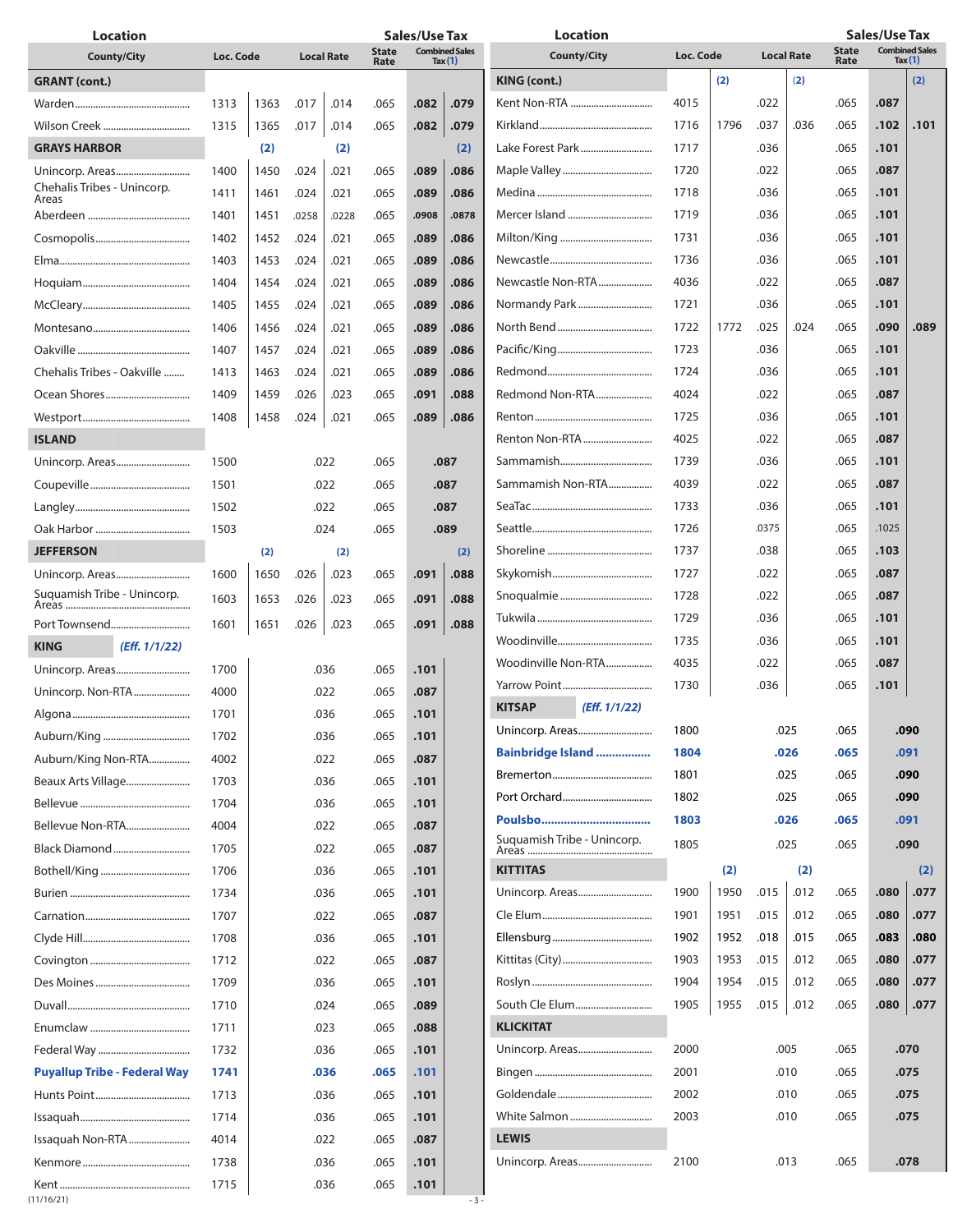| <b>Location</b>                  |           |      |      |                   |                      | <b>Sales/Use Tax</b>                                     |      | <b>Location</b>                                              |      |              |      |                      | <b>Sales/Use Tax</b>               |      |      |  |
|----------------------------------|-----------|------|------|-------------------|----------------------|----------------------------------------------------------|------|--------------------------------------------------------------|------|--------------|------|----------------------|------------------------------------|------|------|--|
| <b>County/City</b>               | Loc. Code |      |      | <b>Local Rate</b> | <b>State</b><br>Rate | <b>Combined Sales</b><br><b>County/City</b><br>Tax $(1)$ |      | Loc. Code<br><b>Local Rate</b>                               |      |              |      | <b>State</b><br>Rate | <b>Combined Sales</b><br>Tax $(1)$ |      |      |  |
| LEWIS (cont.)                    |           |      |      |                   |                      |                                                          |      | <b>PEND OREILLE (cont.)</b>                                  |      |              |      |                      |                                    |      |      |  |
| Chehalis Tribes - Unincorp.      | 2111      |      |      | .013              | .065<br>.078         |                                                          |      |                                                              | 2601 |              |      |                      | .065                               |      | .077 |  |
|                                  | 2101      |      |      | .017              |                      | .082<br>.065                                             |      |                                                              | 2602 | .012<br>.012 |      |                      | .065                               | .077 |      |  |
|                                  | 2102      |      |      | .017              | .082<br>.065         |                                                          |      | Kalispel Tribe - Unincorp. Areas                             | 2607 |              | .012 |                      | .065                               | .077 |      |  |
|                                  | 2103      |      |      | .013              |                      |                                                          |      |                                                              | 2603 |              | .012 |                      | .065                               |      |      |  |
|                                  |           |      |      |                   | .078<br>.065         |                                                          |      |                                                              |      |              |      |                      |                                    | .077 |      |  |
|                                  | 2104      |      |      | .013              |                      | .078<br>.065                                             |      |                                                              | 2604 |              | .012 |                      | .065                               | .077 |      |  |
|                                  | 2105      |      |      | .013              |                      | .065<br>.078                                             |      |                                                              | 2605 |              |      | .012                 | .065                               | .077 |      |  |
|                                  | 2106      |      |      | .013              | .065                 | .078                                                     |      | (Eff. 1/1/22)<br><b>PIERCE</b>                               |      | (2)          |      | (2)                  |                                    |      | (2)  |  |
|                                  | 2107      |      |      | .013              | .065                 | .078                                                     |      | Unincorp. Areas                                              | 2700 |              | .029 |                      | .065                               | .094 |      |  |
|                                  | 2108      |      |      | .013              | .065                 | .078                                                     |      | Unincorp. Areas Non-RTA                                      | 4100 |              | .015 |                      | .065                               | .080 |      |  |
|                                  | 2109      |      |      | .013              | .065                 |                                                          | .078 | Unincorp. Areas Non-RTA HBZ $\pm$                            | 2789 |              | .015 |                      | .065                               | .080 |      |  |
| <b>LINCOLN</b>                   |           | (2)  |      | (2)               |                      |                                                          | (2)  | Unincorp. PTBA*                                              | 2727 |              | .035 |                      | .065                               | .100 |      |  |
|                                  | 2200      | 2250 | .015 | .012              | .065                 | .080                                                     | .077 | Unincorp. PTBA* Non-RTA                                      | 4127 |              | .021 |                      | .065                               | .086 |      |  |
|                                  | 2201      | 2251 | .015 | .012              | .065                 | .080                                                     | .077 | Unincorp. $PTBA*HBZ \pm 1$                                   | 2787 |              | .021 |                      | .065                               | .086 |      |  |
|                                  | 2202      | 2252 | .015 | .012              | .065                 | .080                                                     | .077 | Nisqually Tribe - Unincorp.<br>Areas RTA                     | 2725 |              | .029 |                      | .065                               | .094 |      |  |
|                                  | 2203      | 2253 | .015 | .012              | .065                 | .080                                                     | .077 | Nisqually Tribe - Unincorp.<br>Areas Nón-RTA                 | 4103 |              | .015 |                      | .065                               | .080 |      |  |
|                                  | 2204      | 2254 | .015 | .012              | .065                 | .080                                                     | .077 | <b>Puyallup Tribe - Unincorp.</b><br><b>Areas Non-RTA</b>    | 4105 |              | .015 |                      | .065                               | .080 |      |  |
|                                  | 2205      | 2255 | .015 | .012              | .065                 | .080                                                     | .077 | <b>Puyallup Tribe - Unincorp.</b><br><b>Areas PTBA* RTA </b> | 2745 |              | .035 |                      | .065                               | .100 |      |  |
|                                  | 2206      | 2256 | .015 | .012              | .065                 | .080                                                     | .077 | Auburn/Pierce                                                | 2724 |              | .035 |                      | .065                               | .100 |      |  |
|                                  | 2207      | 2257 | .015 | .012              | .065                 | .080                                                     | .077 |                                                              | 2701 |              | .029 |                      | .065                               | .094 |      |  |
|                                  | 2208      | 2258 | .015 | .012              | .065                 | .080<br>.077                                             |      | Bonney Lake Non-RTA                                          | 4101 |              | .015 |                      | .065                               | .080 |      |  |
| <b>MASON</b>                     |           | (2)  |      | (2)               |                      |                                                          | (2)  |                                                              | 2702 |              | .015 |                      | .065                               | .080 |      |  |
|                                  | 2300      |      | .020 |                   | .065                 | .085                                                     |      |                                                              | 2703 |              | .015 |                      | .065                               | .080 |      |  |
|                                  | 2303      |      | .020 |                   | .065                 | .085                                                     |      |                                                              | 2704 |              | .029 |                      | .065                               | .094 |      |  |
| Squaxin Tribe - Unincorp. Areas  |           |      |      |                   |                      |                                                          |      |                                                              | 2705 |              | .015 |                      | .065                               | .080 |      |  |
|                                  | 2301      | 2351 | .023 | .022              | .065                 | 880.                                                     | .087 |                                                              |      |              |      |                      |                                    |      |      |  |
| <b>OKANOGAN</b><br>(Eff. 1/1/22) |           | (2)  |      | (2)               |                      |                                                          | (2)  |                                                              | 2720 |              | .035 |                      | .065                               | .100 |      |  |
|                                  | 2400      |      | .015 |                   | .065                 | .080                                                     |      | <b>Puyallup Tribe - Edgewood</b>                             | 2739 |              | .035 |                      | .065                               | .100 |      |  |
| Unincorp. Areas PTBA*            | 2424      |      | .019 |                   | .065                 | .084                                                     |      |                                                              | 2706 |              | .035 |                      | .065                               | .100 |      |  |
|                                  | 2401      |      | .019 |                   | .065                 | .084                                                     |      | <b>Puyallup Tribe - Fife </b>                                | 2735 |              | .035 |                      | .065                               | .100 |      |  |
|                                  | 2402      |      | .019 |                   | .065                 | .084                                                     |      |                                                              | 2707 |              | .035 |                      | .065                               | .100 |      |  |
|                                  | 2403      |      | .015 |                   | .065                 | .080                                                     |      |                                                              | 2708 |              | .023 |                      | .065                               | .088 |      |  |
|                                  | 2404      |      | .015 |                   | .065                 | .080                                                     |      | Gig Harbor HBZ ±                                             | 2788 |              | .023 |                      | .065                               | .088 |      |  |
|                                  | 2405      |      | .015 |                   | .065                 | .080                                                     |      |                                                              | 2721 |              | .035 |                      | .065                               | .100 |      |  |
| Okanogan (City)                  | 2406      | 2456 | .020 | .019              | .065                 | .085                                                     | .084 | Nisqually Tribe - Lakewood.                                  | 2731 |              | .035 |                      | .065                               | .100 |      |  |
|                                  | 2407      |      | .019 |                   | .065                 | .084                                                     |      |                                                              | 2709 |              | .035 |                      | .065                               | .100 |      |  |
|                                  | 2408      |      | .019 |                   | .065                 | .084                                                     |      | <b>Puyallup Tribe - Milton </b>                              | 2737 |              | .035 |                      | .065                               | .100 |      |  |
|                                  | 2409      |      | .021 |                   | .065                 | .086                                                     |      |                                                              | 2710 |              | .029 |                      | .065                               | .094 |      |  |
|                                  | 2410      |      | .019 |                   | .065                 | .084                                                     |      |                                                              | 2723 |              | .035 |                      | .065                               | .100 |      |  |
|                                  | 2411      | 2461 | .020 | .019              | .065                 | .085                                                     | .084 |                                                              | 2711 |              | .035 |                      | .065                               | .100 |      |  |
|                                  | 2412      | 2462 | .022 | .021              | .065                 | .087                                                     | .086 | <b>Puyallup Tribe - Puyallup </b>                            | 2733 |              | .035 |                      | .065                               | .100 |      |  |
|                                  | 2413      | 2463 | .020 | .019              | .065                 | .085                                                     | .084 |                                                              | 2712 | 2762         | .016 | .015                 | .065                               | .081 | .080 |  |
| <b>PACIFIC</b>                   |           |      |      |                   |                      |                                                          |      |                                                              | 2713 |              | .035 |                      | .065                               | .100 |      |  |
| Unincorp. Areas                  | 2500      |      |      | .016              | .065                 |                                                          | .081 |                                                              | 2714 |              | .015 |                      | .065                               | .080 |      |  |
|                                  | 2501      |      |      | .016              | .065                 |                                                          | .081 |                                                              | 2715 |              | .035 |                      | .065                               | .100 |      |  |
|                                  | 2502      |      |      | .018              |                      |                                                          | .083 |                                                              | 2716 |              |      |                      | .065                               | .094 |      |  |
|                                  |           |      |      |                   | .065                 |                                                          |      |                                                              | 2717 |              | .029 |                      | .065                               | .103 |      |  |
|                                  | 2503      |      |      | .016              | .065                 |                                                          | .081 |                                                              |      |              | .038 |                      |                                    |      |      |  |
|                                  | 2504      |      |      | .016              | .065                 |                                                          | .081 | <b>Puyallup Tribe - Tacoma </b>                              | 2741 |              | .038 |                      | .065                               | .103 |      |  |
| <b>PEND OREILLE</b>              |           |      |      |                   |                      |                                                          |      | University Place                                             | 2719 |              | .035 |                      | .065                               | .100 |      |  |
|                                  | 2600      |      |      | .012              | .065                 |                                                          | .077 |                                                              | 2718 |              | .015 |                      | .065                               | .080 |      |  |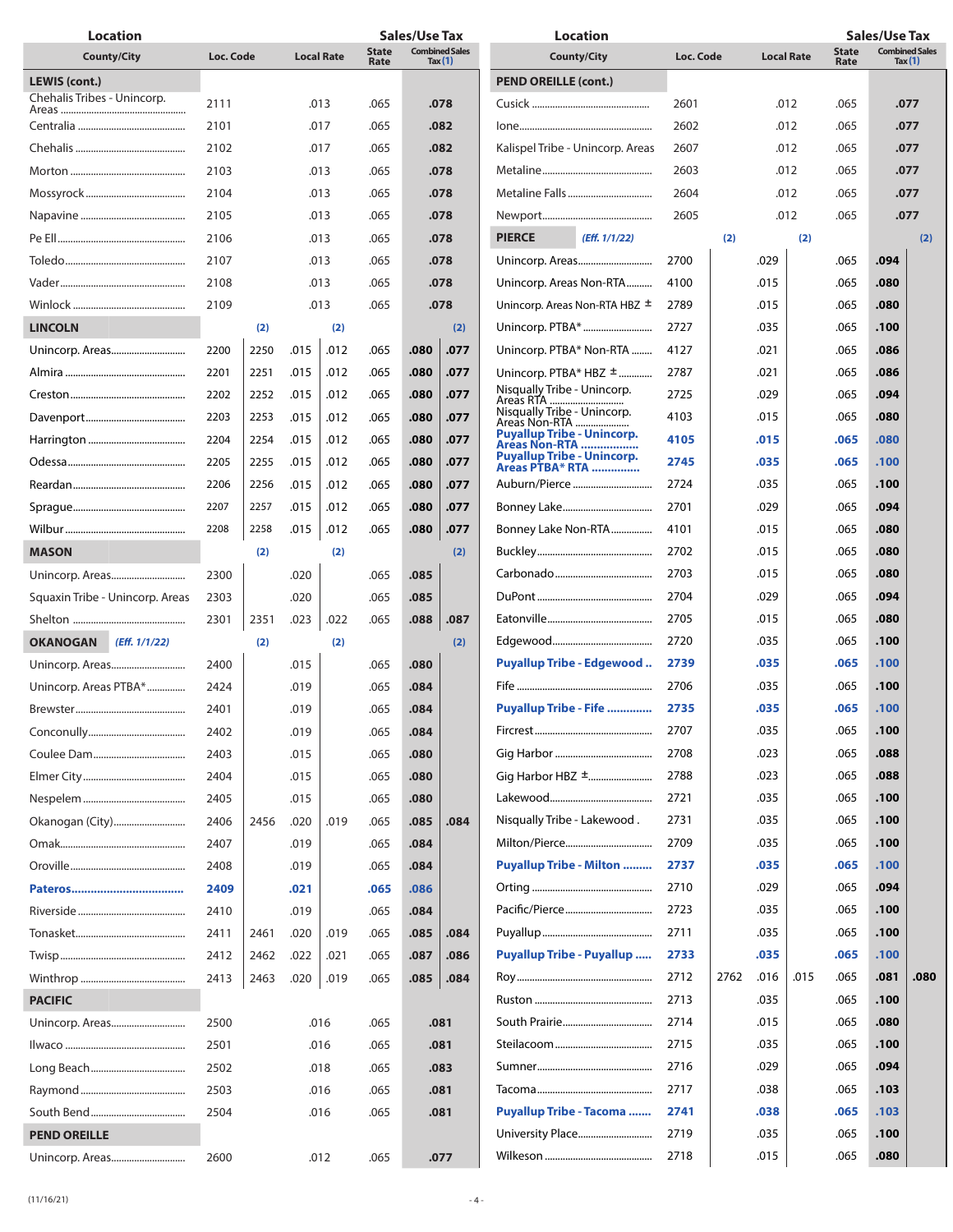| <b>Location</b>                    |                                |      |                                                            | <b>Sales/Use Tax</b><br><b>Location</b> |      |                    |           |                                 |                   |      | <b>Sales/Use Tax</b>                                       |      |      |      |      |
|------------------------------------|--------------------------------|------|------------------------------------------------------------|-----------------------------------------|------|--------------------|-----------|---------------------------------|-------------------|------|------------------------------------------------------------|------|------|------|------|
| <b>County/City</b>                 | Loc. Code<br><b>Local Rate</b> |      | <b>Combined Sales</b><br><b>State</b><br>Tax $(1)$<br>Rate |                                         |      | <b>County/City</b> | Loc. Code |                                 | <b>Local Rate</b> |      | <b>Combined Sales</b><br><b>State</b><br>Tax $(1)$<br>Rate |      |      |      |      |
| <b>SAN JUAN</b>                    |                                |      |                                                            |                                         |      |                    |           | <b>SPOKANE</b>                  |                   |      |                                                            |      |      |      |      |
| Unincorp. Areas                    | 2800                           | 2850 | .018                                                       | .015                                    | .065 | .083               | .080      | Unincorp. Areas                 | 3200              | 3260 | .016                                                       | .015 | .065 | .081 | .080 |
| Friday Harbor                      | 2801                           | 2851 | .020                                                       | .017                                    | .065 | .085               | .082      |                                 | 3232              | 3282 | .024                                                       | .023 | .065 | .089 | .088 |
| <b>SKAGIT</b><br>(Eff. 1/1/22)     |                                |      |                                                            |                                         |      |                    |           |                                 | 3201              | 3261 | .026                                                       | .025 | .065 | .091 | .090 |
| Unincorp. Areas                    | 2900                           | 2950 | .017                                                       | .014                                    | .065 | .082<br>.079       |           |                                 | 3202              | 3262 | .024                                                       | .023 | .065 | .089 | .088 |
| Unincorp. Areas PTBA*              | 2929                           | 2959 | .021                                                       | .018                                    | .065 | .086<br>.083       |           |                                 | 3203              | 3263 | .016                                                       | .015 | .065 | .081 | .080 |
|                                    | 2901                           | 2951 | .023                                                       | .020                                    | .065 | .088               | .085      |                                 | 3204              | 3264 | .016                                                       | .015 | .065 | .081 | .080 |
|                                    | 2902                           | 2952 | .021                                                       | .018                                    | .065 | .086               | .083      | Kalispel Tribe - Airway Heights | 3215              | 3275 | .026                                                       | .025 | .065 | .091 | .090 |
| <b>Burlington </b>                 |                                |      |                                                            |                                         |      |                    |           |                                 |                   |      |                                                            |      |      |      |      |
| Concrete                           | 2903                           | 2953 | .021                                                       | .018                                    | .065 | .086               | .083      |                                 | 3205              | 3265 | .016                                                       | .015 | .065 | .081 | .080 |
| <b>Hamilton </b>                   | 2904                           | 2954 | .021                                                       | .018                                    | .065 | .086               | .083      |                                 | 3212              | 3272 | .024                                                       | .023 | .065 | .089 | .088 |
| La Conner                          | 2905                           | 2955 | .021                                                       | .018                                    | .065 | .086               | .083      |                                 | 3206              | 3266 | .024                                                       | .023 | .065 | .089 | .088 |
|                                    | 2906                           | 2956 | .021                                                       | .018                                    | .065 | .086               | .083      |                                 | 3207              | 3267 | .024                                                       | .023 | .065 | .089 | .088 |
| Mount Vernon                       | 2907                           | 2957 | .023                                                       | .020                                    | .065 | .088               | .085      |                                 | 3208              | 3268 | .016                                                       | .015 | .065 | .081 | .080 |
| Sedro-Woolley                      | 2908                           | 2958 | .021                                                       | .018                                    | .065 | .086               | .083      |                                 | 3209              | 3269 | .016                                                       | .015 | .065 | .081 | .080 |
| <b>Swinomish Tribe - La Conner</b> | 2911                           | 2961 | .021                                                       | .018                                    | .065 | .086               | .083      | Spokane (City)                  | 3210              | 3270 | .025                                                       | .024 | .065 | .090 | .089 |
| Swinomish Tribe - Unincorp.        | 2909                           | 2969 | .017                                                       | .014                                    | .065 | .082               | .079      | Spokane Valley                  | 3213              | 3273 | .024                                                       | .023 | .065 | .089 | .088 |
| Swinomish Tribe -                  |                                |      |                                                            |                                         |      |                    |           |                                 | 3211              | 3271 | .016                                                       | .015 | .065 | .081 | .080 |
| Unincorp. Areas PTBA*              | 2931                           | 2981 | .021                                                       | .018                                    | .065 | .086               | .083      | <b>STEVENS</b>                  |                   |      |                                                            |      |      |      |      |
| <b>SKAMANIA</b>                    |                                |      |                                                            |                                         |      |                    |           | Unincorp. Areas                 | 3300              |      | .011                                                       |      | .065 |      | .076 |
| Unincorp. Areas                    | 3000                           |      |                                                            | .012                                    | .065 | .077               |           |                                 | 3301              |      | .011                                                       |      | .065 | .076 |      |
| North Bonneville                   | 3001                           |      |                                                            | .012                                    | .065 | .077               |           |                                 | 3302              |      | .011                                                       |      | .065 | .076 |      |
|                                    | 3002                           |      |                                                            | .012                                    | .065 | .077               |           |                                 | 3303              |      | .011                                                       |      | .065 |      | .076 |
| <b>SNOHOMISH</b>                   |                                | (2)  |                                                            | (2)                                     |      | (2)                |           |                                 | 3304              |      | .011                                                       |      | .065 |      | .076 |
| Unincorp. Areas                    | 3100                           |      | .027                                                       |                                         | .065 | .092               |           |                                 | 3305              |      | .011                                                       |      | .065 |      | .076 |
| Unincorp. Areas Non-RTA            | 4200                           |      | .013                                                       |                                         | .065 | .078               |           |                                 | 3306              |      | .011                                                       |      | .065 |      | .076 |
| Unincorp. PTBA*                    | 3131                           |      | .039                                                       |                                         | .065 | .104               |           | <b>THURSTON</b>                 |                   | (2)  |                                                            | (2)  |      |      | (2)  |
| Unincorp. PTBA* Non-RTA            | 4231                           |      | .025                                                       |                                         | .065 | .090               |           | Unincorp. Areas                 | 3400              |      | .015                                                       |      | .065 | .080 |      |
| Tulalip Tribes - Unincorp. PTBA    | 4233                           |      | .025                                                       |                                         | .065 | .090               |           |                                 | 3434              |      | .027                                                       |      | .065 | .092 |      |
|                                    |                                |      | .027                                                       |                                         |      |                    |           | Chehalis Tribes - Unincorp.     | 3409              |      | .015                                                       |      | .065 | .080 |      |
|                                    | 3101                           |      |                                                            |                                         | .065 | .092               |           | Nisqually Tribe - Unincorp.     |                   |      |                                                            |      |      |      |      |
| Bothell/Snohomish                  | 3120                           |      | .039                                                       |                                         | .065 | .104               |           |                                 | 3415              |      | .015                                                       |      | .065 | .080 |      |
|                                    | 3102                           |      | .039                                                       |                                         | .065 | .104               |           | Nisqually Tribe - Unincorp.     | 3417              |      |                                                            |      | .065 | .092 |      |
|                                    | 3103                           |      | .025                                                       |                                         | .065 | .090               |           | Squaxin Tribe - Unincorp.       | 3413              |      | .015                                                       |      | .065 | .080 |      |
|                                    | 3104                           |      | .039                                                       |                                         | .065 | .104               |           |                                 | 3401              | .015 |                                                            |      | .065 | .080 |      |
|                                    | 3105                           |      | .033                                                       |                                         | .065 | .098               |           |                                 | 3402              |      | .029                                                       |      | .065 | .094 |      |
| Everett Non-RTA                    | 4205                           |      | .019                                                       |                                         | .065 | .084               |           | Nisqually Tribe - Lacey         | 3419              | .029 |                                                            |      | .065 | .094 |      |
|                                    | 3106                           |      | .025                                                       |                                         | .065 | .090               |           |                                 | 3403              | 3453 | .029                                                       | .028 | .065 | .094 | .093 |
|                                    | 3107                           |      | .025                                                       |                                         | .065 | .090               |           |                                 | 3404              |      | .015                                                       |      | .065 | .080 |      |
|                                    | 3108                           |      | .025                                                       |                                         | .065 | .090               |           |                                 | 3405              |      | .015                                                       |      | .065 | .080 |      |
|                                    | 3109                           |      | .025                                                       |                                         | .065 | .090               |           |                                 | 3406              |      | .029                                                       |      | .065 | .094 |      |
|                                    | 3110                           |      | .040                                                       |                                         | .065 | .105               |           | Chehalis Tribes - Tumwater      | 3411              |      | .029                                                       |      | .065 | .094 |      |
|                                    | 3111                           | 3161 | .028                                                       | .027                                    | .065 | .093               | .092      |                                 | 3407              |      | .027                                                       |      | .065 | .092 |      |
| Tulalip Tribes - Marysville        | 3121                           | 3171 | .028                                                       | .027                                    | .065 | .093               | .092      | <b>WAHKIAKUM</b>                |                   |      |                                                            |      |      |      |      |
|                                    | 3119                           | 3169 | .040                                                       | .039                                    | .065 | .105               | .104      | Unincorp. Areas                 |                   |      |                                                            |      |      |      |      |
|                                    | 3112                           | 3162 | .028                                                       | .027                                    | .065 | .093               | .092      |                                 | 3500              |      | .011                                                       |      | .065 |      | .076 |
| Mountlake Terrace                  | 3113                           |      | .039                                                       |                                         | .065 | .104               |           |                                 | 3501              |      | .011                                                       |      | .065 |      | .076 |
|                                    | 3114                           |      | .040                                                       |                                         | .065 | .105               |           | <b>WALLA WALLA</b>              |                   | (2)  |                                                            | (2)  |      |      | (2)  |
| Snohomish (City)                   | 3115                           |      | .027                                                       |                                         | .065 | .092               |           | Unincorp. PTBA*                 | 3600              | 3650 | .016                                                       | .013 | .065 | .081 | .078 |
|                                    | 3116                           |      | .027                                                       |                                         | .065 | .092               |           |                                 | 3636              | 3686 | .022                                                       | .019 | .065 | .087 | .084 |
|                                    | 3117                           |      | .025                                                       |                                         | .065 | .090               |           |                                 | 3601              | 3651 | .022                                                       | .019 | .065 | .087 | .084 |
|                                    | 3118                           |      | .039                                                       |                                         | .065 | .104               |           |                                 | 3602              | 3652 | .016                                                       | .013 | .065 | .081 | .078 |
| (11/16/21)                         |                                |      |                                                            |                                         |      |                    |           | $-5 -$                          | 3603              | 3653 | .017                                                       | .014 | .065 | .082 | .079 |